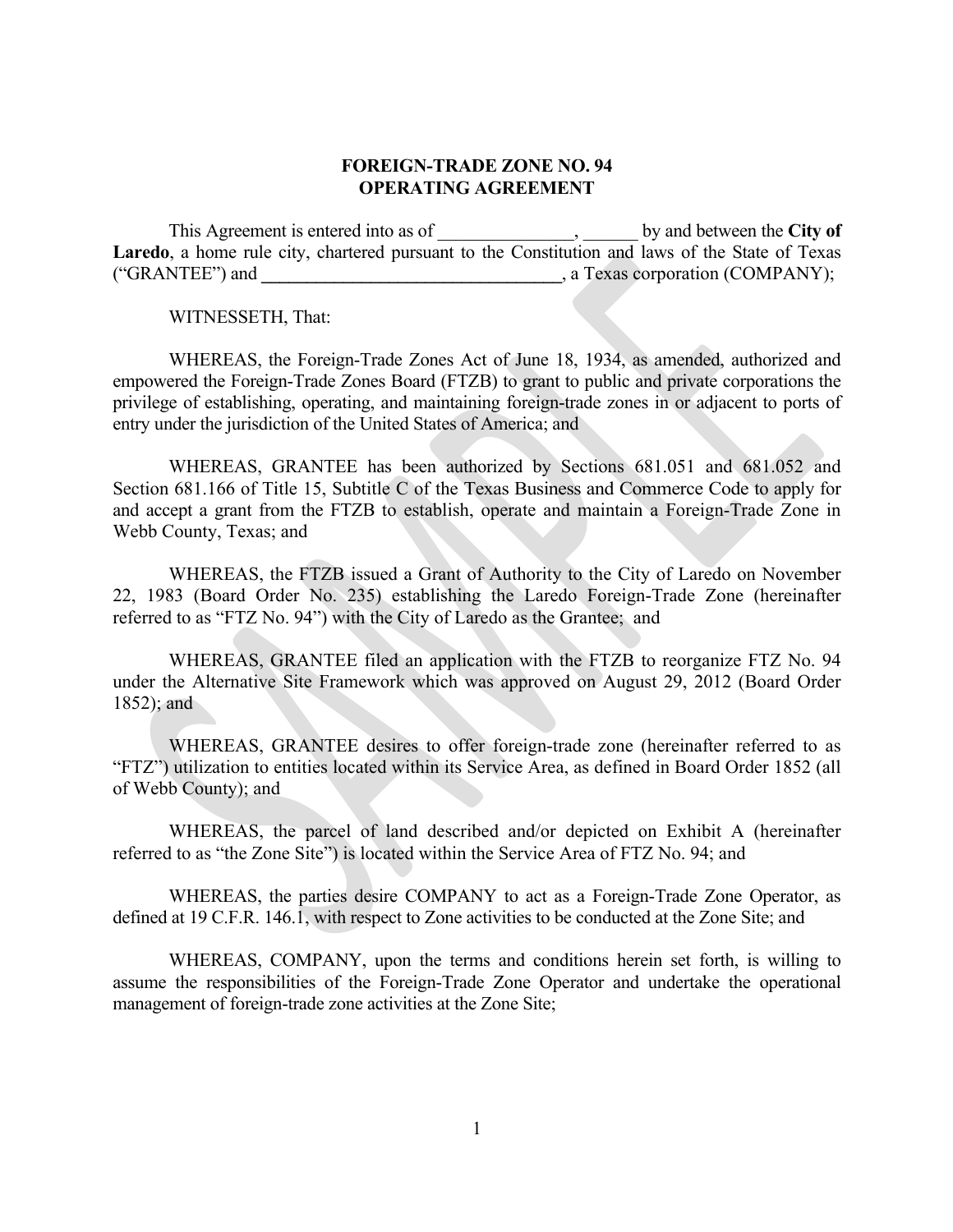NOW, THEREFORE, the parties hereto, in consideration of the mutual agreements herein contained and promises herein expressed, and for other good and valuable consideration acknowledged by each of them to be satisfactory and adequate, do hereby agree as follows:

# **1. DEFINITIONS**

The following words shall have the following meanings when used in this Agreement:

1.1 "The Act" shall mean the Foreign-Trade Zones Act of June 18, 1934 (48 Stat. 998-1003; 19 USC 81 81a-81u), as amended.

1.2 "The Regulations" shall mean collectively the Regulations currently published in the Code of Federal Regulations at Title 15, Part 400, and Title 19, Part 146, as such Regulations may be amended in the future.

1.3 "USCBP" shall mean United States Customs and Border Protection.

1.4. "The Operating Procedures" shall mean such operating procedures as may be required of COMPANY by USCBP.

# **2. AGREEMENT TO OPERATE**

GRANTEE hereby grants, subject to all the terms, covenants and conditions set forth in this Agreement and to the provisions, conditions and restrictions of the Act and the Regulations and to other applicable law, permission to COMPANY to function as the Foreign-Trade Zone Operator at the Zone Site. This is a non-exclusive grant of permission and other entities may be granted authority by GRANTEE to function as a Foreign-Trade Zone Operator at other sites within FTZ No. 94.

# **3. RESPONSIBILITY OF COMPANY**

3.1 Authorization and General Responsibility - GRANTEE hereby authorizes COMPANY to provide, and COMPANY assumes full responsibility for providing, operational management services at the Zone Site. COMPANY agrees to conduct its operations at the Zone Site in accordance with the terms and conditions of this Agreement and in compliance with the Act, Regulations, USCBP Directives and all other applicable laws and regulations during the term hereof, including any renewals. COMPANY has the right to engage the services of a subcontractor to undertake the operational management of foreign-trade zone activities on its behalf. If COMPANY engages the services of a subcontractor, COMPANY agrees to remain primarily liable for the performance of all obligations herein.

3.2 Specific Responsibility - COMPANY will be responsible for the handling of the day-to-day operations at the Zone Site. These operations include, but are not limited to the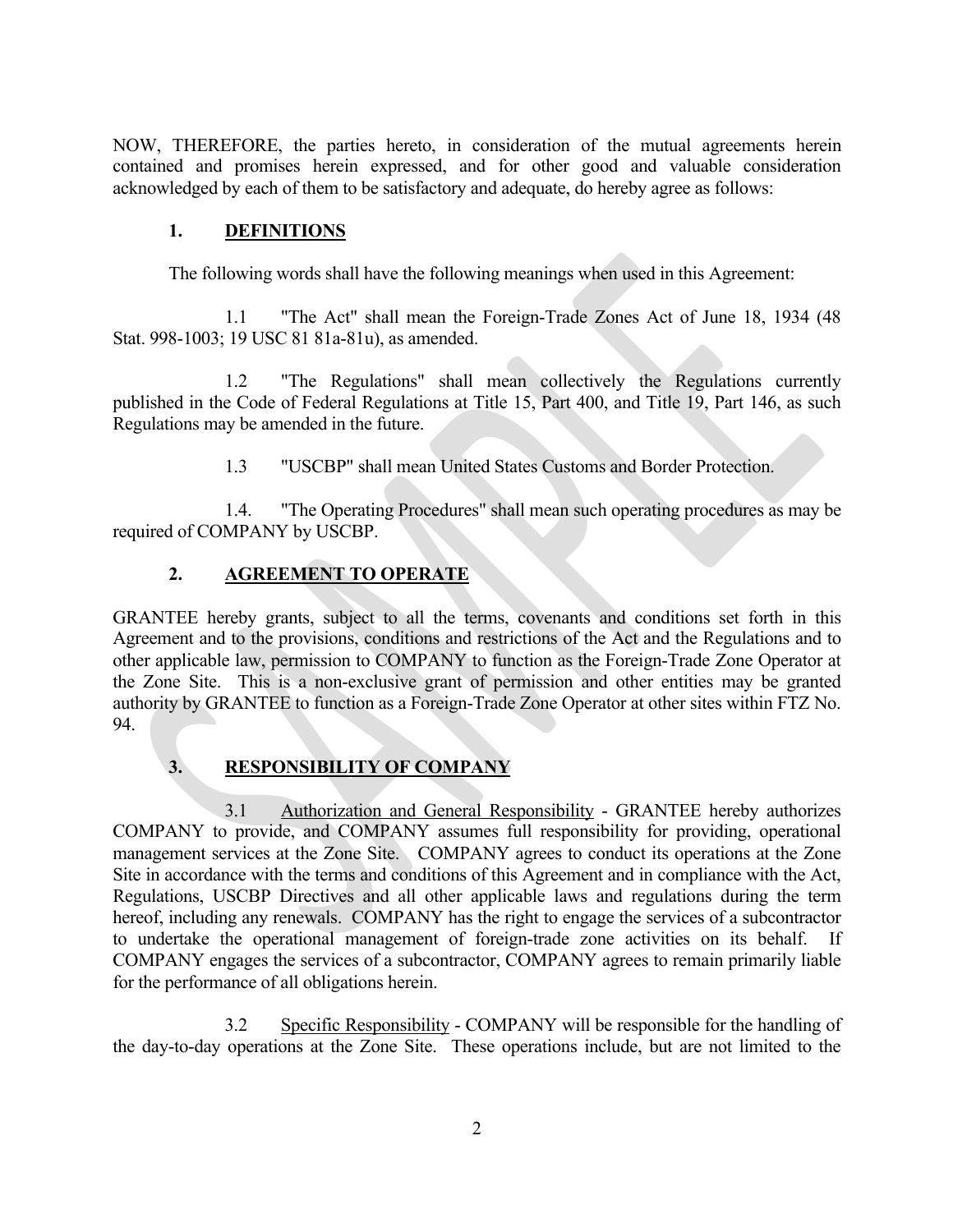#### following:

(a) Establish and implement Operating Procedures to be followed at the Zone Site which will satisfy the regulatory requirements of USCBP;

(b) Ensure the preparation and filing of the applicable documentation with USCBP for admission, processing and removal of merchandise at the Zone Site;

(c) Enter into an agreement, where necessary, with the United States Census Bureau regarding the furnishing of statistical copies of CBP Forms 214 (CBP Form 214A) and other statistical information;

(d) Keep tallies of all merchandise admitted into and delivered from the Zone Site;

(e) Provide the Annual Report information and data covering activities COMPANY conducted at the Zone Site;

(f) Prepare all documentation required by USCBP and the FTZB to be prepared by a Foreign-Trade Zone Operator;

(g) Ensure that the proper Customs Form 301 Foreign-Trade Zone Operator's Bond is maintained and kept current with USCBP covering COMPANY activities at the Zone Site;

(h) Ensure the physical security required by USCBP is implemented at the Zone Site;

(i) Establish an electronic interface with USCBP through its automated commercial system, when the specifications and requirements of that interface have been developed and implemented by USCBP.

COMPANY acknowledges that it has read, understands and reviewed the Act, Regulations, USCBP Directives and all applicable laws and regulations. COMPANY separately and independently covenants with GRANTEE that it shall, at all times conform to the requirements of the Act, Regulations, USCBP Directives, and all applicable laws and regulations.

3.3 Correspondence with FTZB. All correspondence to the FTZB concerning the activities conducted by COMPANY at the Zone Site shall be done through GRANTEE. With the exception of the Annual Report that GRANTEE is required by the Act to file with the FTZB, GRANTEE shall provide COMPANY with copies of all correspondence GRANTEE intends to send to the FTZB concerning COMPANY and COMPANY shall approve all such correspondence prior to its submission to the FTZB, with such approval not to be unreasonably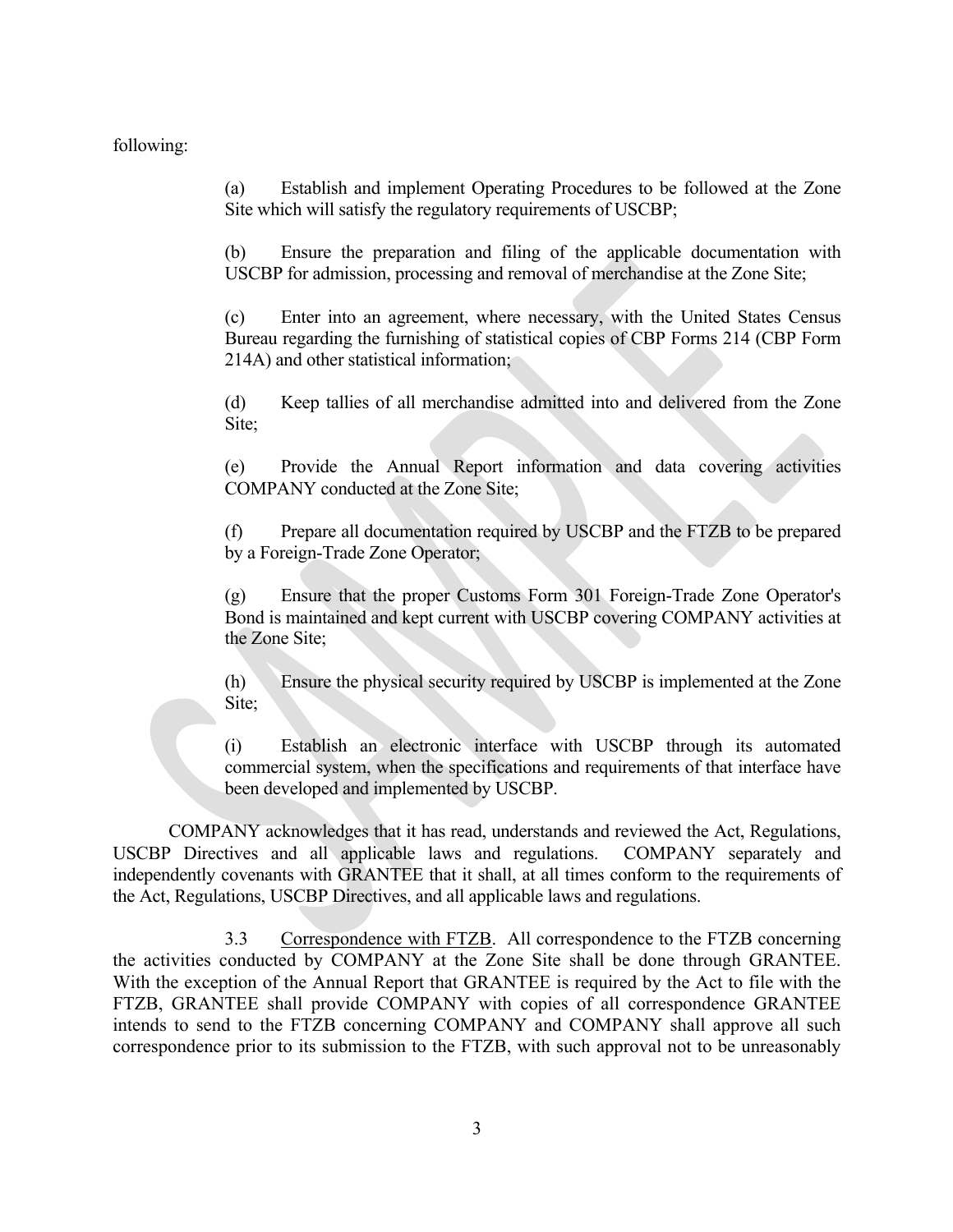withheld.

## **4. RESPONSIBILITIES OF GRANTEE**

4.1 Foreign-Trade Zone Forms - COMPANY is authorized to execute in its own name CBP Forms 214 and 216 in its operation of the Zone Site. Without limiting GRANTEE's rights to inspect and audit as provided herein, the parties specifically recognize that GRANTEE is not obligated to, and does not intend to, monitor the day-to-day activity of COMPANY at the Zone Site and there shall be no representation that the GRANTEE has any knowledge, actual or constructive, of the quantity, character, status, designation, identification, or time of admission, transfer or release of goods into or from the Zone Site and that any information is the representation solely of COMPANY and not of GRANTEE.

4.2 Annual Report - GRANTEE is responsible for furnishing the Annual Report to the FTZB from the information given to it by COMPANY pursuant to paragraph 3.2(e) of this Agreement. COMPANY shall deliver to GRANTEE within forty-five (45) days of the close of the reporting period as specified by the FTZB, through the Online FTZ Information System (OFIS) account established for COMPANY by GRANTEE, the data and information required to complete the Annual Report for the FTZB. In addition, COMPANY shall provide GRANTEE, by the above referenced date, a separate written certification signed by an authorized representative of COMPANY that to the best of his knowledge and belief, the data and information provided through the OFIS is true, correct and accurate. Unless GRANTEE has provided COMPANY with a written extension of time to submit the above information and data for the Annual Report, COMPANY shall pay GRANTEE \$100 per calendar day for each and every calendar day after the aforementioned submission date that said information and data is not submitted through OFIS by COMPANY for GRANTEE's review.

## **5. RECORDKEEPING, INSPECTION AND AUDIT**

COMPANY agrees to promptly provide GRANTEE with any information concerning operations at the Zone Site as GRANTEE may be required to submit to the FTZB, to USCBP, or to any other governmental agency. COMPANY warrants that all information provided to GRANTEE for submission to a governmental agency, will be true and correct in all material respects to the best of the COMPANY's knowledge at the time such information is provided. COMPANY agrees to promptly update any information provided to GRANTEE that is later determined to be or have become incorrect.

All financial and operations information concerning COMPANY's activities at the Zone Site shall be kept confidential except that which is required to be made public by the FTZB or any other public agency. COMPANY agrees to cause all financial and accounting records concerning the operations at the Zone Site to be retained for five (5) years after the act or occurrence recorded or after the merchandise covered by such records has been forwarded from the Zone Site and the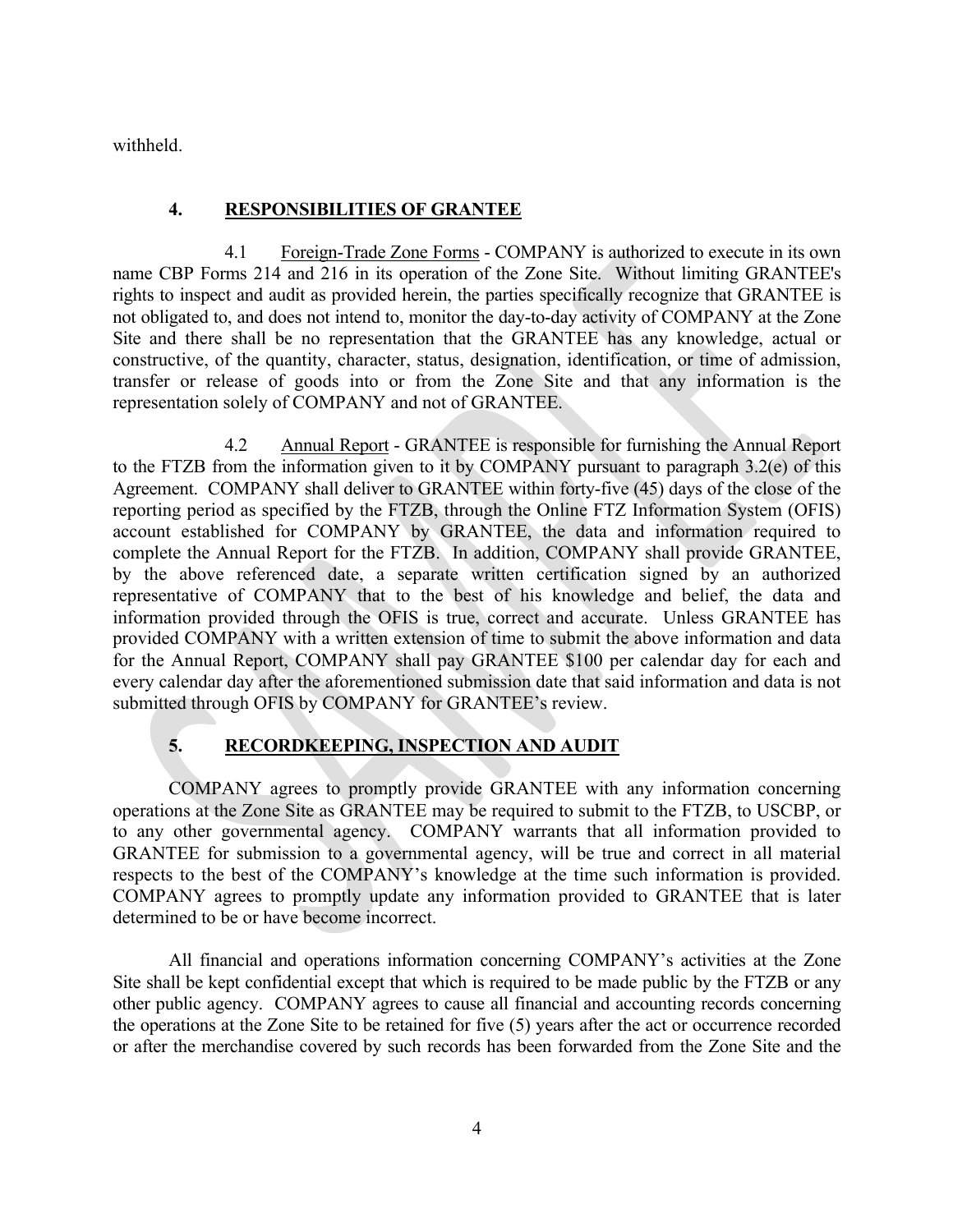CBP Form 214 File Folder has been closed, whichever is longer. GRANTEE shall have the right upon notice and during normal business hours at any time and from time to time, at its own cost and expense, to conduct inspections and audits of COMPANY's records in connection with its operations at the Zone Site. COMPANY, its employees and agents shall cooperate fully in connection therewith, and at no extra cost to GRANTEE, such cooperation to include but not be limited to making available to GRANTEE for on-site physical inspection or copying the books, records and accounts which COMPANY is required to keep for the Zone Site by USCBP, and answering inquiries to be made in such manner or form as GRANTEE deems appropriate (including personal interviews) covering any aspect of COMPANY's operations under this Agreement at the Zone Site. Nothing herein is intended to preclude COMPANY from asserting against GRANTEE a claim of privilege or confidentially regarding its records that COMPANY could assert against USCBP, the FTZB or a successor agency, but nothing herein is intended to preclude GRANTEE from contesting such claims.

COMPANY shall promptly notify GRANTEE of any other reports requested by any government agency, and shall, upon request, provide copies of all such reports and investigative documentation to GRANTEE. In the event that any audit, inspection or examination by USCBP, the FTZB, or GRANTEE discloses that books, records or operational procedures of COMPANY are not in conformity with the requirements of this Agreement, COMPANY shall take all actions necessary to correct such deficiencies.

## **6. ADMINISTRATIVE EXPENSE**

6.1 USCBP Expenses - COMPANY shall pay the full cost of any activation fee and annual fee imposed by USCBP attributable to the COMPANY operations at the Zone Site.

6.2 USCBP Bond Expense - COMPANY shall pay the full cost of any USCBP Bond required by USCBP for the COMPANY operations at the Zone Site.

6.3 Reimbursement by GRANTEE - GRANTEE shall not be obligated to reimburse COMPANY for any expenses incurred by COMPANY in connection with its operations at or administration of the Zone Site, including, without limitation, expenses covering or relating to any of the following: assignment to the Zone Site of USCBP employees; the obtaining of such surety bond as may be required of COMPANY by USCBP; keeping of books, records and accounts in the manner required by the Regulations; any costs incurred by COMPANY pursuant to the Regulations and any other expenses involving in any way the administration or operation of the Zone Site or COMPANY's compliance with the terms of this Agreement. All such expenses shall be the sole responsibility of COMPANY.

6.4 Reimbursement by COMPANY - COMPANY will pay GRANTEE fees pursuant to the Zone Schedule for FTZ No. 94, a copy of which is attached as Exhibit B. The parties agree that these amounts are fair and reasonable compensation for the services to be rendered by the GRANTEE in assisting COMPANY with regard to its operations within FTZ No. 94. The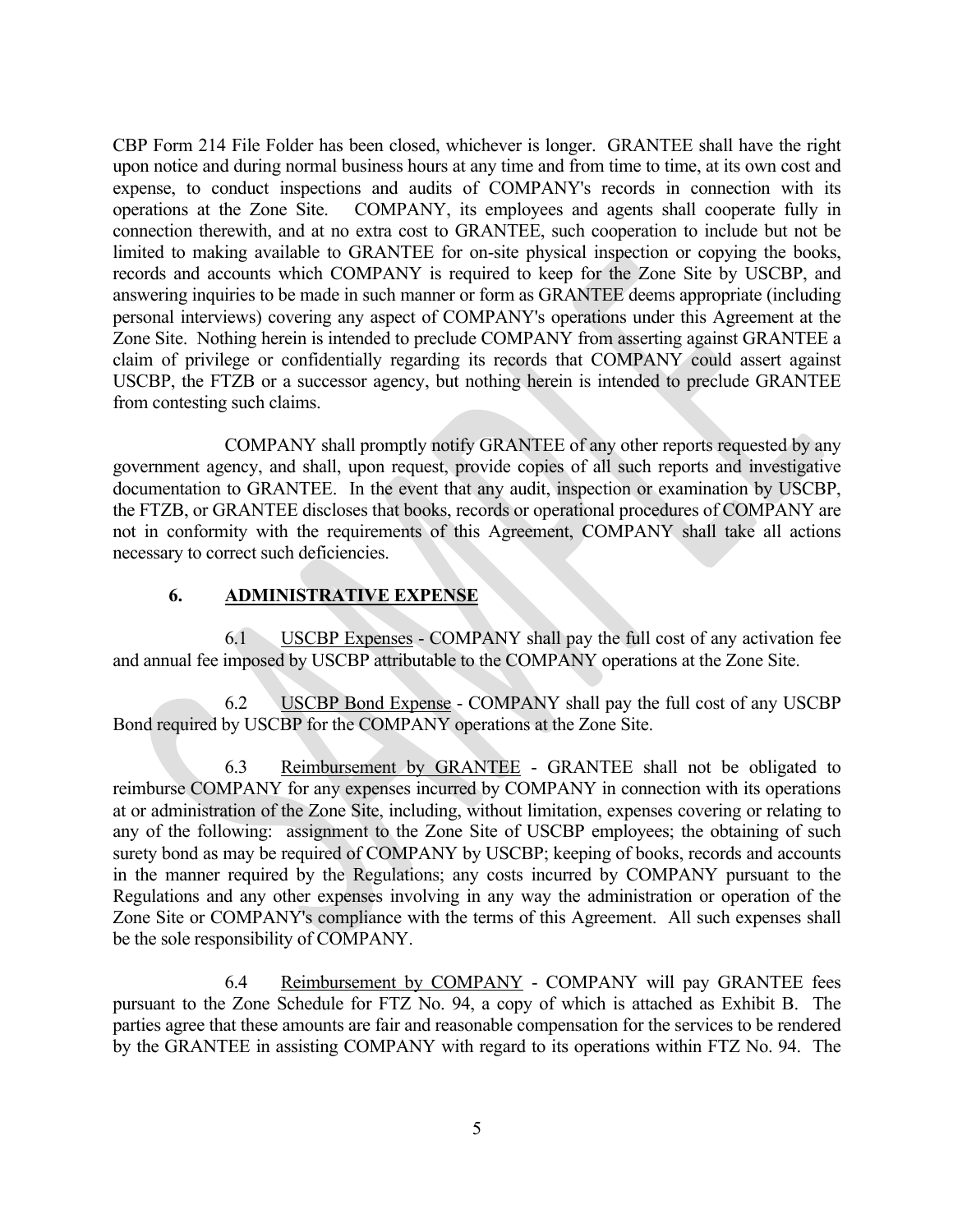Fees (Sponsorship, Activation, Alteration and/or Annual) are on a per site basis so that should COMPANY, in the future, function as the Foreign-Trade Zone Operator at multiple sites, COMPANY will be responsible for each applicable Fee at each site. These fees are published in the FTZ No. 94 Zone Schedule and are subject to review and modification every year this Agreement remains in effect.

 6.5 Fines - Without limiting the generality of any other provision in this Agreement, COMPANY shall reimburse GRANTEE for any fine ultimately imposed on GRANTEE by USCBP as the result of any act or omission of COMPANY under this Agreement. In the event any such fine is imposed or if GRANTEE is informed that any such fine is contemplated, GRANTEE shall promptly notify COMPANY in writing and shall provide COMPANY the opportunity to defend against such fine.

### **7. RELATIONSHIP BETWEEN GRANTEE AND COMPANY**

GRANTEE and COMPANY are not and shall not be considered as joint venturers, partners, or agents of each other, and neither shall have the power to bind or obligate the other except as set forth in this Agreement. COMPANY and GRANTEE agree not to represent to any one that they are agents of one another or have any authority to act on behalf of one another except as set forth in this Agreement.

## **8. INDEMNIFICATION**

COMPANY shall indemnify and hold harmless GRANTEE and its City Council, officers, employees and representatives from all claims and demands of third persons, including, but not limited to, claims and demands for death, for personal injuries, for property damage and for other loss, arising out of or connected or related in any way to the activities of COMPANY, its agents, officers, representatives, employees or contractors at or in connection with the Zone Site, or its responsibilities undertaken in connection therewith. Without limiting the generality of the foregoing, it is understood that COMPANY recognizes that this indemnity includes within its coverage all claims and demands by any governmental agency, department or other entity, including, without limitation, any claim or demand by USCBP for lost duty, penalties, fines and liquidated damages. COMPANY shall defend GRANTEE against any such claim or demand. In the event any claim or demand is asserted against GRANTEE in connection with the operation by COMPANY at the Zone Site, GRANTEE shall promptly notify COMPANY in writing and shall provide COMPANY the opportunity to defend against such claim or demand.

## **9. INSURANCE**

COMPANY agrees to carry with an admitted insurance company or companies approved by GRANTEE, licensed to do business in the State of Texas and keep in effect during the term of this Agreement, liability insurance for the Zone Site for the benefits of GRANTEE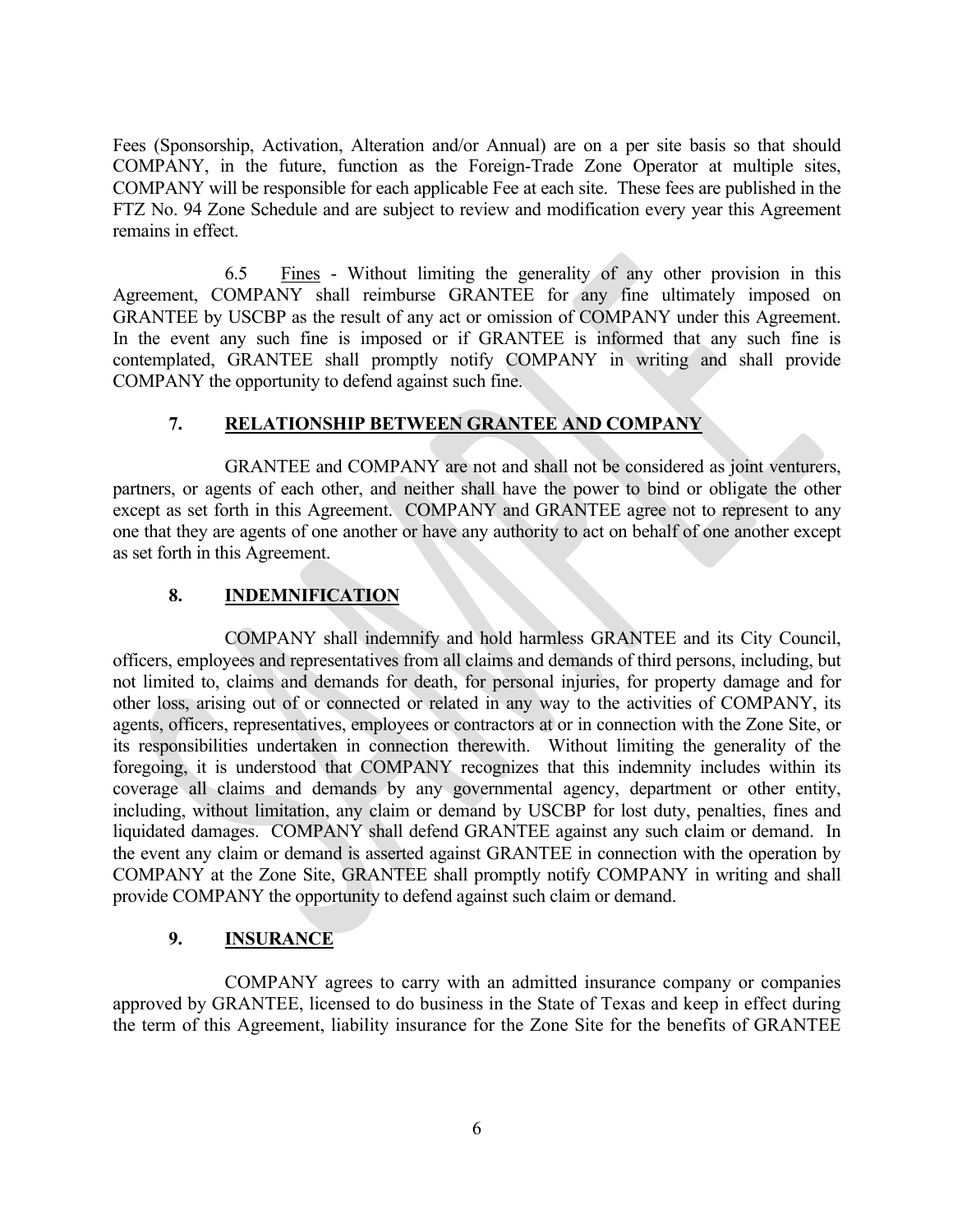and with GRANTEE shown as an additional insured, including the obligation of the insurer to defend GRANTEE, in any action covered by said insurance in the following amounts:

9.1 Commercial General Liability Insurance - Commercial General Liability insurance at minimum combined single limits of \$1,000,000 per-occurrence and \$2,000,000 general aggregate for bodily injury and property damage. Contractual Liability must be maintained covering the COMPANY obligations contained in the contract.

9.2 Commercial Automobile Liability Insurance - Commercial Automobile Liability insurance at minimum combined single limits of \$1,000,000 per-occurrence for bodily injury and property damage, including owned, non-owned, and hired car coverage.

9.3 Workers Compensation Insurance - Workers Compensation insurance at statutory limits, including Employers Liability coverage a minimum limits of \$1,000,000 eachoccurrence each accident/\$1,000,000 by disease each-occurrence/\$1,000,000 by disease aggregate.

9.4 Subcontractors Insurance - Any Subcontractor(s) hired by the COMPANY shall maintain insurance coverage equal to that required of the COMPANY. It is the responsibility of COMPANY to assure compliance with this provision. The GRANTEE accepts no responsibility arising from the conduct, or lack of conduct, of the Subcontractor.

9.5 Additional Insured - GRANTEE shall be named as an additional insured with respect to General, and Auto Liability. All liability policies shall contain no cross liability exclusions or insured versus insured restrictions. A waiver of subrogation in favor of GRANTEE shall be contained in the Workers' Compensation and all liability policies. All insurance policies shall be endorsed to require the insurer to immediately notify GRANTEE of any material change in the insurance coverage. All insurance policies, which name GRANTEE as an additional insured, must be endorsed to read as primary coverage regardless of the application of other insurance. Required limits may be satisfied by any combination of primary and umbrella liability insurances.

9.6 Deductibles - COMPANY may maintain reasonable and customary deductibles, subject to approval by GRANTEE. Insurance must be purchased from insurers that are financially acceptable to GRANTEE. All insurance must be written on forms filed with and approved by the Texas Department of Insurance.

9.7 Certificates of Insurance - Certificates of Insurance shall be prepared and executed by the insurance company or its authorized agent and shall contain provisions representing, warranting and setting forth all endorsements and insurance coverages according to requirements and instructions contained herein. The policies shall specifically set forth the notice-of-cancellation or termination provisions to GRANTEE. Upon request, COMPANY shall furnish GRANTEE certified copies of all insurance policies.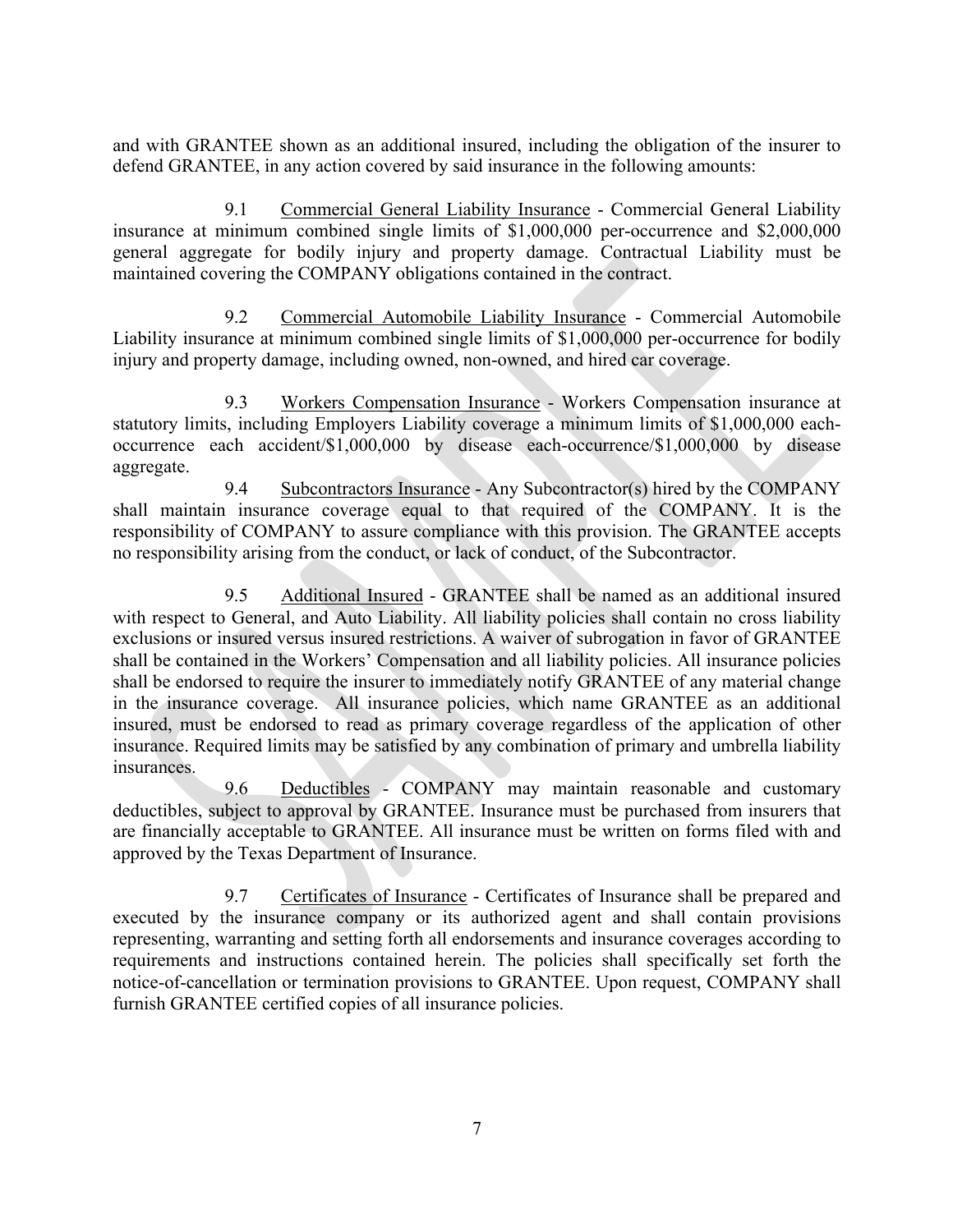## **10. ADVERTISING**

GRANTEE shall have, at all times hereunder, the right to use aggregate, general data concerning COMPANY operations at the Zone Site in marketing FTZ No. 94. Without limiting any other provision of this Agreement, GRANTEE specifically reserves the right to respond to press inquiries concerning FTZ No. 94.

## **11. TERM AND RENEWAL**

This Agreement is to become effective upon its execution by COMPANY and GRANTEE. Unless sooner terminated as herein provided, this Agreement shall remain in effect for an initial term of five (5) years from such effective date. Thereafter, this Agreement shall be automatically renewed for four (4) renewal terms of five (5) years each, unless either party has given written notice to the other party at least six (6) months prior to a renewal date that such party desires not to renew in which case this Agreement shall expire as of said renewal date if such notice has been given by GRANTEE or COMPANY.

## **12. RIGHTS AND OBLIGATIONS OF PARTIES UPON TERMINATION**

12.1 Termination by COMPANY - COMPANY shall have the right to terminate this Agreement and all rights and obligations hereunder upon ninety (90) days prior written notice to the GRANTEE.

12.2 Withdrawal of Grant - If the grant of authority for FTZ No. 94 shall be revoked or cancelled and as a result thereof GRANTEE permanently is without authority to maintain FTZ No. 94, this Agreement shall terminate and COMPANY shall have no claim against the GRANTEE by reason of such revocation or cancellation, and COMPANY shall have no further interest in the subject matter of this Agreement. Should GRANTEE be prevented from continuing the maintenance of FTZ No. 94 by statute, legal regulation or order of any court, GRANTEE may terminate this Agreement by written notice to COMPANY. COMPANY shall have standing to institute appropriate legal or administrative proceedings to contest the validity or applicability of said statue, legal regulation, or court order, or to file an appeal from said court order, and should said legal or administrative proceedings or appeal result in a decision by a court or administrative body of competent jurisdiction that GRANTEE is not prevented from continuing the operation of FTZ No. 94 by virtue of said statute, legal regulation, or court order, then this Agreement shall be reinstated in full force and effect and GRANTEE and COMPANY shall be restored to their former positions hereunder as if said termination had never taken place.

12.3 Termination by GRANTEE - GRANTEE shall have the right, if COMPANY is in breach of its obligations under this Agreement, to terminate this Agreement and all rights and obligations hereunder, provided that GRANTEE has given written notice to COMPANY regarding the breach of this Agreement and COMPANY fails to either pay any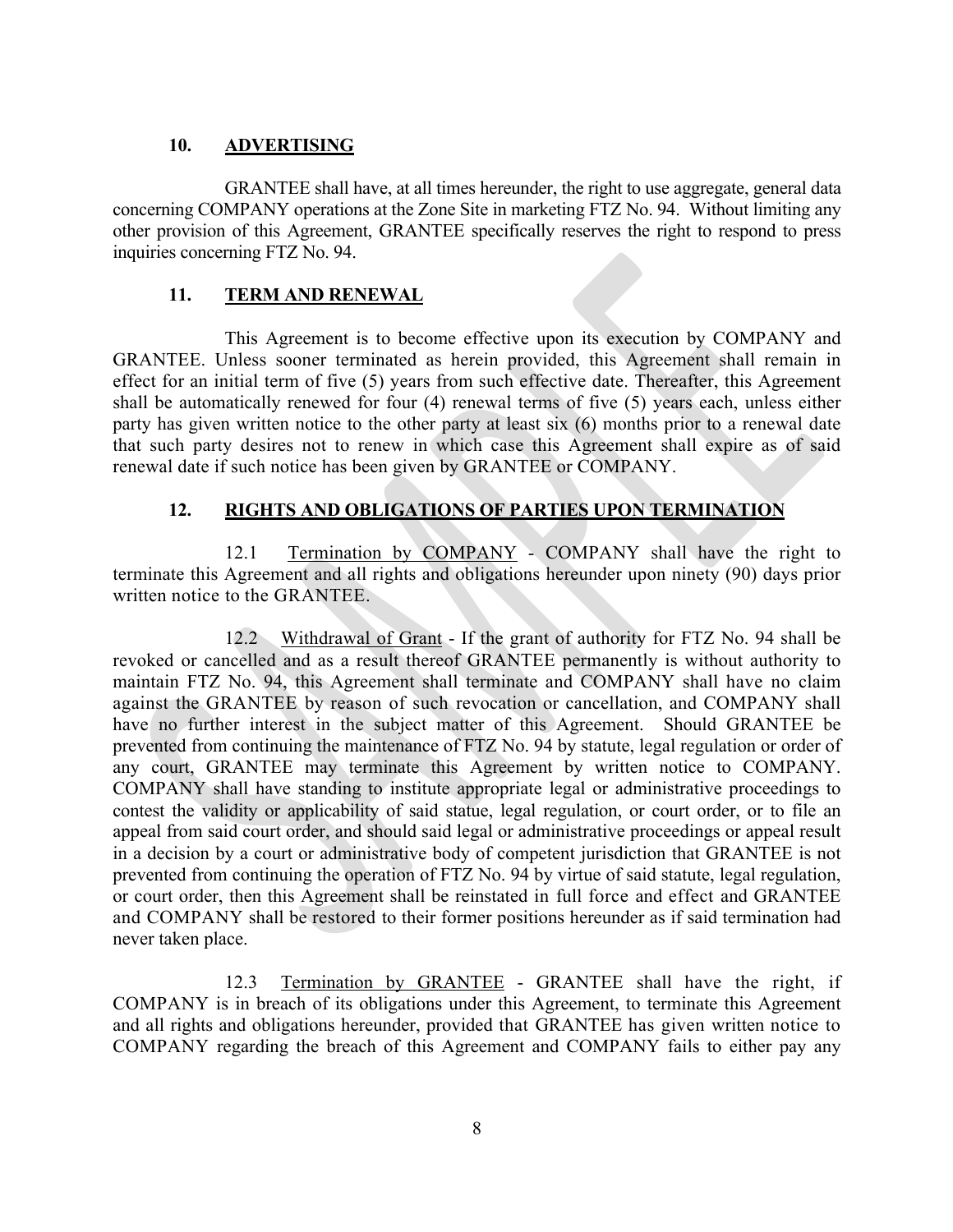sums due within forty-five (45) days of receipt of such notice or, where correction of such deficiency requires a longer period and COMPANY has failed to commence to correct such deficiency within forty-five (45) days of receipt of such notice and to correct such deficiency within a reasonable period thereafter. Additionally, the GRANTEE shall have the right to terminate this Agreement immediately for cause due to cancellation of the COMPANY FTZ Operator's bond, the expiration of its liability insurance policy or the suspension of the grant by the FTZB.

12.4 Continuing Obligations of COMPANY Upon Termination - Upon termination of this Agreement for any reason, COMPANY shall remain responsible for all merchandise in zone status, and for compliance with all applicable Customs laws, regulations, and other requirements, until all Users' merchandise in zone status (except domestic status for which no permit is required) has been either removed from the Zone Site or transferred to the FTZ Operator's Bond of another entity. In the event that activation of the Zone Site is suspended or revoked for any reason, and the GRANTEE is not responsible for said suspension or revocation, COMPANY shall remain liable for reimbursement of all costs or expenses incurred by USCBP and or the FTZB in connection with the suspension or revocation of activation of the Zone Site which are payable by COMPANY and or GRANTEE; and all costs or expenses incurred by the GRANTEE either directly or indirectly in connection with such suspension or revocation.

Additionally, upon any termination of this Agreement, whether pursuant to expiration of the term, upon default or for any other reason, COMPANY shall remain liable for all accrued but unpaid expenses or fees, all duties, taxes, charges, fees, penalties, fines, assessments and liquidated damages payable in connection with the merchandise of the Users and for any other amounts payable by COMPANY under this Agreement and pursuant to the indemnification provisions of paragraph 8.

# **13. NOTICES**

All notices to GRANTEE shall be hand delivered or sent by certified mail, return receipt requested, addressed to:

> **City Manager City of Laredo P.O. Box 579 Laredo, Texas 78042-0579**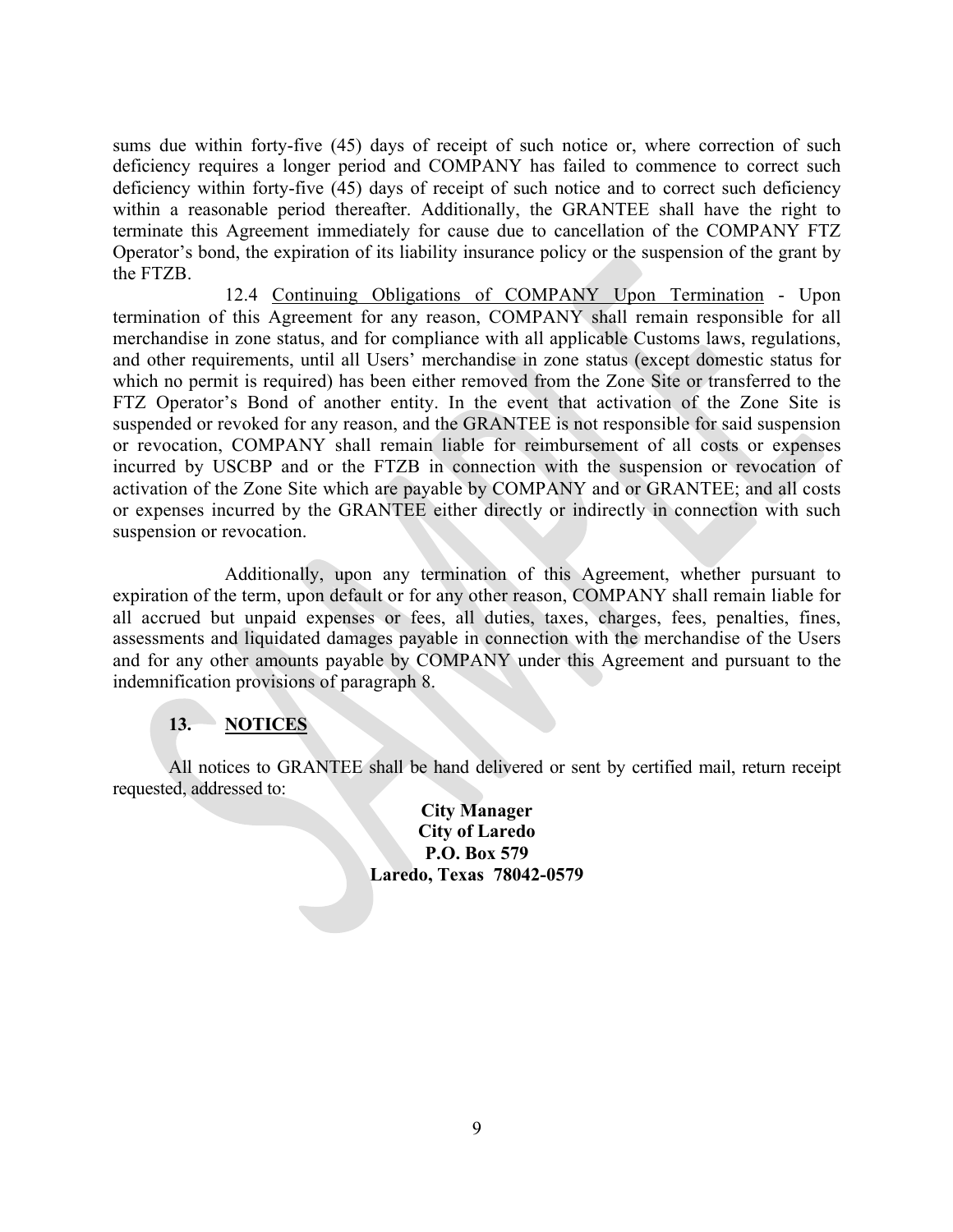with a copy to: **Laredo International Airport Foreign-Trade Zones No. 94 FTZ Program Manager 5210 Bob Bullock Loop Laredo, Texas 78041**

or at such other address as the GRANTEE designates in writing.

All notices to COMPANY shall be hand delivered or sent by certified mail, return receipt requested addressed to:



or at such other address as COMPANY designates in writing.

The date of delivery shall be the date of hand delivery or as evidenced by the postal return receipt.

## **14. MISCELLANEOUS**

14.1 Construction - This Agreement shall be governed by and construed in accordance with the Foreign-Trade Zones Act, the Regulations adopted thereunder and all amendments thereto, and the applicable laws of the State of Texas.

14.2 Counterparts - This Agreement may be executed in any number of counterparts, each of which, when so executed and delivered, shall be deemed an original, but such counterparts together shall constitute but one and the same Agreement.

14.3 Further Instruments and Actions - Each party shall deliver such further instruments and take such further action as may be reasonably requested by the other in order to carry out the provisions and purposes of this Agreement.

14.4 Headings - Headings and captions in this Agreement are solely for the convenience of reference and shall not affect its interpretation.

14.5 Integration – This Agreement is intended to set forth the precise relationship between the parties hereto as to Foreign-Trade Zones operations. This instrument contains the entire agreement of the parties, and no representation, inducements, promises, or agreements, oral or otherwise, not embodied herein shall be of any force or effect.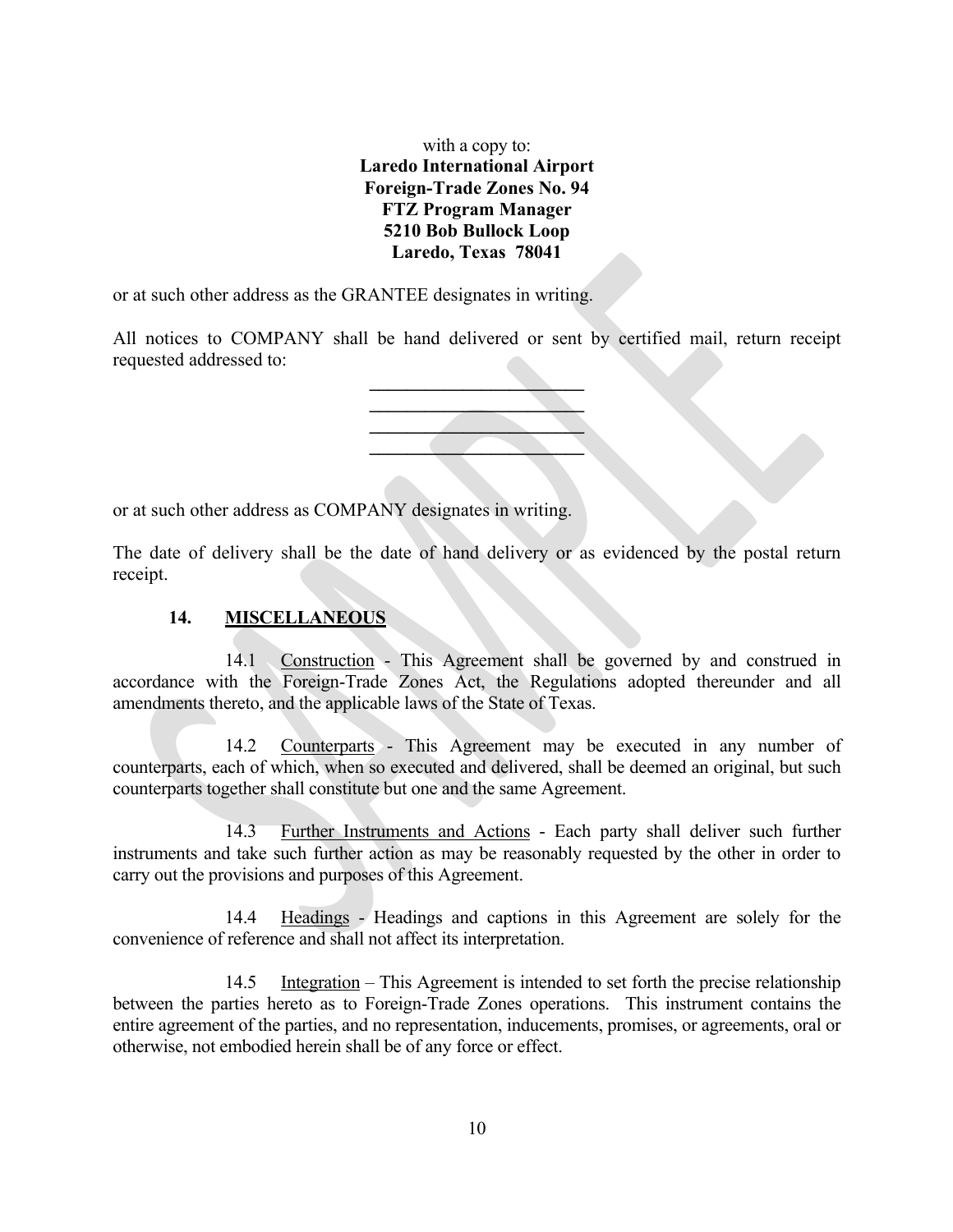14.6 Severability - If any provision of this Agreement is declared void or ineffective, that declaration will not affect the validity of any other provision of this Agreement.

14.7 Waiver - No failure of either party hereto to exercise any right or power given it hereunder, or to insist upon strict compliance by the other party of any obligation hereunder, and no custom or practice at variance with the terms hereof, shall constitute a waiver of the party's right to demand exact compliance with the terms hereof.

14.8 Gender - All terms and words used in this Agreement, regardless of the number and gender in which they are used, shall be deemed construed to include any other number, singular or plural, any other gender, masculine, feminine, or neuter, as the context or sense of this Agreement or any paragraph or clause herein may require.

14.9 Binding Effect – This Agreement shall be binding upon and inure to the benefit of the parties hereto, their respective successors and assigns. Provided, however, that this paragraph is in no way to be construed as granting to COMPANY the right to assign this Agreement or any interest herein without the express prior written approval of GRANTEE. An assignment or transfer to an affiliate, including, but not limited to, a parent company or a whollyowned or majority owned subsidiary of COMPANY shall not require prior written approval of GRANTEE. COMPANY will provide prompt written notice to GRANTEE of any assignment of this Agreement. Any successor in interest of either party shall be subject to and bound by the terms of this Agreement.

14.10 Amendment - This Agreement cannot be changed orally but only by an agreement in writing by all parties hereto.

14.11 Exhibits - All exhibits or schedules referred to herein, or which from time to time may be referred to in any duly executed amendment hereto, are by such reference incorporated herein and shall be deemed a part of this Agreement as if fully set forth herein. Any exhibit or schedule incorporated herein may be adjusted without the necessity of formal amendment of this Agreement. Upon adjustment of any exhibit or schedule, a revised exhibit or schedule shall be prepared by GRANTEE and executed by the parties hereto. Each exhibit or schedule as of its effective date shall be deemed a part of this Agreement at all times so long as it bears the signatures or initials of both parties hereto.